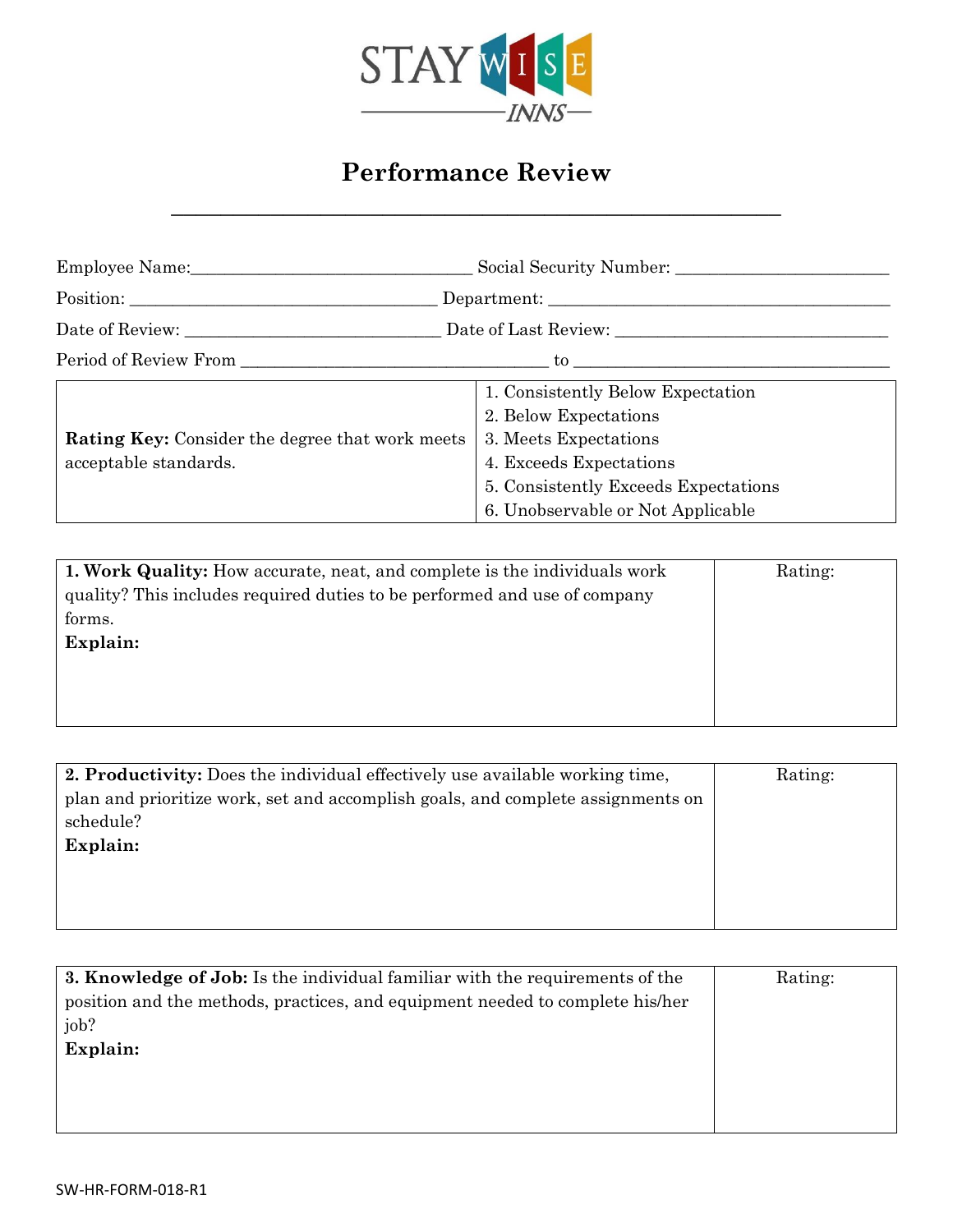| <b>4. Adaptability:</b> How well does the individual adjust to changes regarding job | Rating: |
|--------------------------------------------------------------------------------------|---------|
| assignments, methods, personnel, or surroundings?                                    |         |
| Explain:                                                                             |         |
|                                                                                      |         |
|                                                                                      |         |
|                                                                                      |         |
|                                                                                      |         |

| <b>5. Dependability:</b> Is the individual consistent in performing and carrying out | Rating: |
|--------------------------------------------------------------------------------------|---------|
| instructions? Consider the amount of supervision required and willingness to         |         |
| take responsibility and be accountable.                                              |         |
| Explain:                                                                             |         |
|                                                                                      |         |
|                                                                                      |         |
|                                                                                      |         |

| <b>6. Initiative and Resourcefulness:</b> Does the individual notice projects to be | Rating: |
|-------------------------------------------------------------------------------------|---------|
| done and then takes appropriate action? Has the individual developed and/or         |         |
| carried out new ideas or methods, offered new suggestions, anticipated needs        |         |
| and sought additional time to complete tasks?                                       |         |
| Explain:                                                                            |         |
|                                                                                     |         |
|                                                                                     |         |
|                                                                                     |         |

| <b>7. Judgement:</b> Does the individual exercise ability to choose best course of | Rating: |
|------------------------------------------------------------------------------------|---------|
| action when decisions need to be made? Does the individual work in a safe          |         |
| manner, preventing accidents, injuries and theft?                                  |         |
| Explain:                                                                           |         |
|                                                                                    |         |
|                                                                                    |         |
|                                                                                    |         |

| 8. Relationships with People: Does individual work effectively with others       | Rating: |
|----------------------------------------------------------------------------------|---------|
| (supervisors, peers, subordinates)? Consider level of respect and courtesy shown |         |
| to others, attitude, appearance, manners, sociability, acceptance of job         |         |
| responsibilities, etc.                                                           |         |
| Explain:                                                                         |         |
|                                                                                  |         |
|                                                                                  |         |
|                                                                                  |         |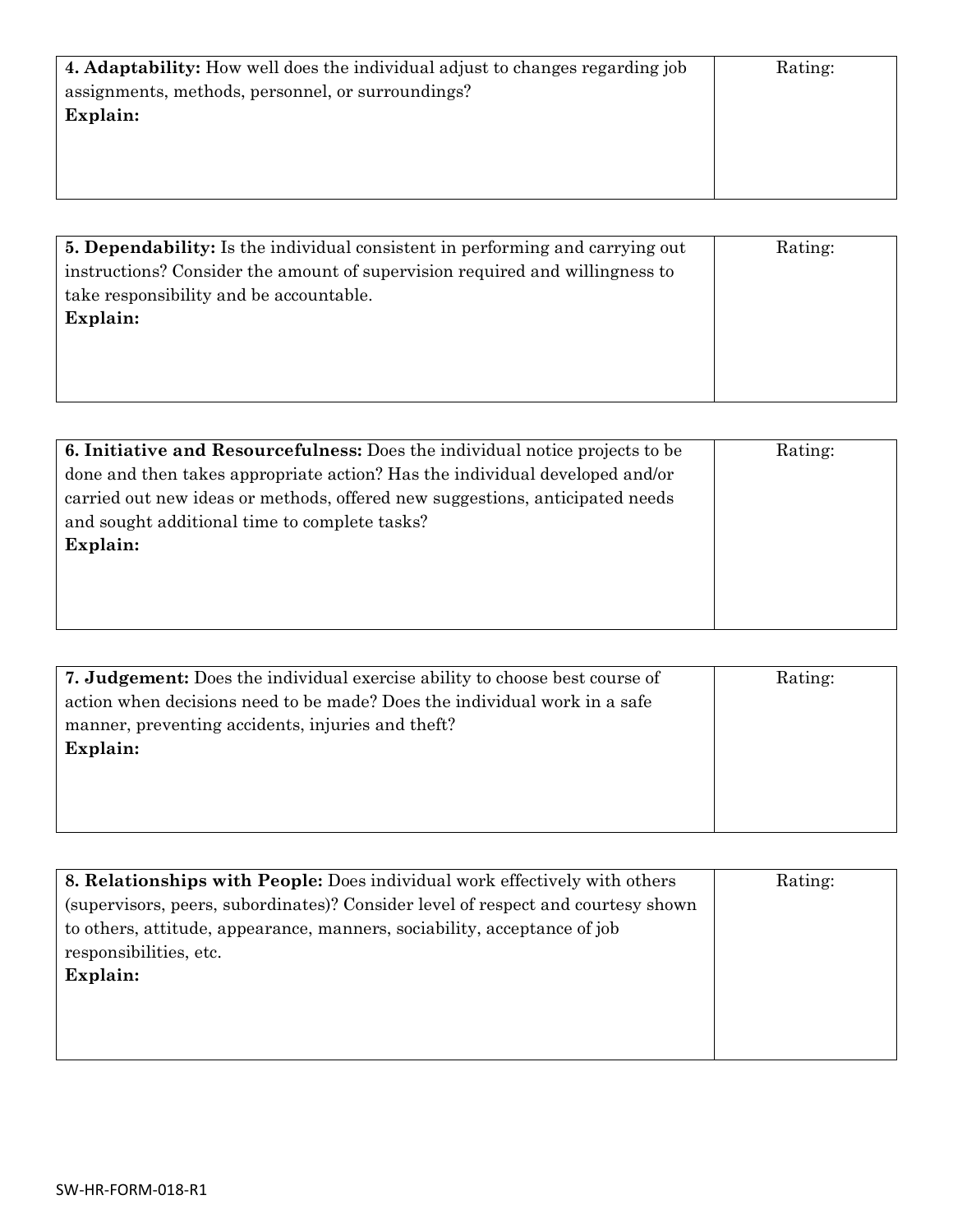| <b>9. Attendance:</b> Is the individual punctual when reporting to work, adhere to | Rating: |
|------------------------------------------------------------------------------------|---------|
| the time limits for breaks and lunches, follow company policies for shift changes  |         |
| and time off, and give prompt notice of absence due to illness?                    |         |
| Explain:                                                                           |         |
|                                                                                    |         |
|                                                                                    |         |
|                                                                                    |         |

| 10. Communication Skills: To what extent does the individual demonstrate         | Rating: |
|----------------------------------------------------------------------------------|---------|
| the ability to communicate effectively in both oral and written expressions with |         |
| other associates, supervisors, and guests? Are issue dealt with and resolved     |         |
| constructively?                                                                  |         |
| Explain:                                                                         |         |
|                                                                                  |         |
|                                                                                  |         |
|                                                                                  |         |

| 11. Leadership Ability: Is the individual able to motivate co-workers to accept | Rating: |
|---------------------------------------------------------------------------------|---------|
| and complete assignments in a timely manner and satisfactory matter?            |         |
| Explain:                                                                        |         |
|                                                                                 |         |
|                                                                                 |         |
|                                                                                 |         |

| 12. Guest Services: Does the individual consistently give guests their          | Rating: |
|---------------------------------------------------------------------------------|---------|
| undivided personal and professional attention and attend to guest requests with |         |
| promptness, courtesy, and professionalism?                                      |         |
| Explain:                                                                        |         |
|                                                                                 |         |
|                                                                                 |         |
|                                                                                 |         |

| 13. Appearance: Does the individual take pride in their personal appearance, | Rating: |
|------------------------------------------------------------------------------|---------|
| wearing company provided uniform according to current policies?              |         |
| Explain:                                                                     |         |
|                                                                              |         |
|                                                                              |         |
|                                                                              |         |